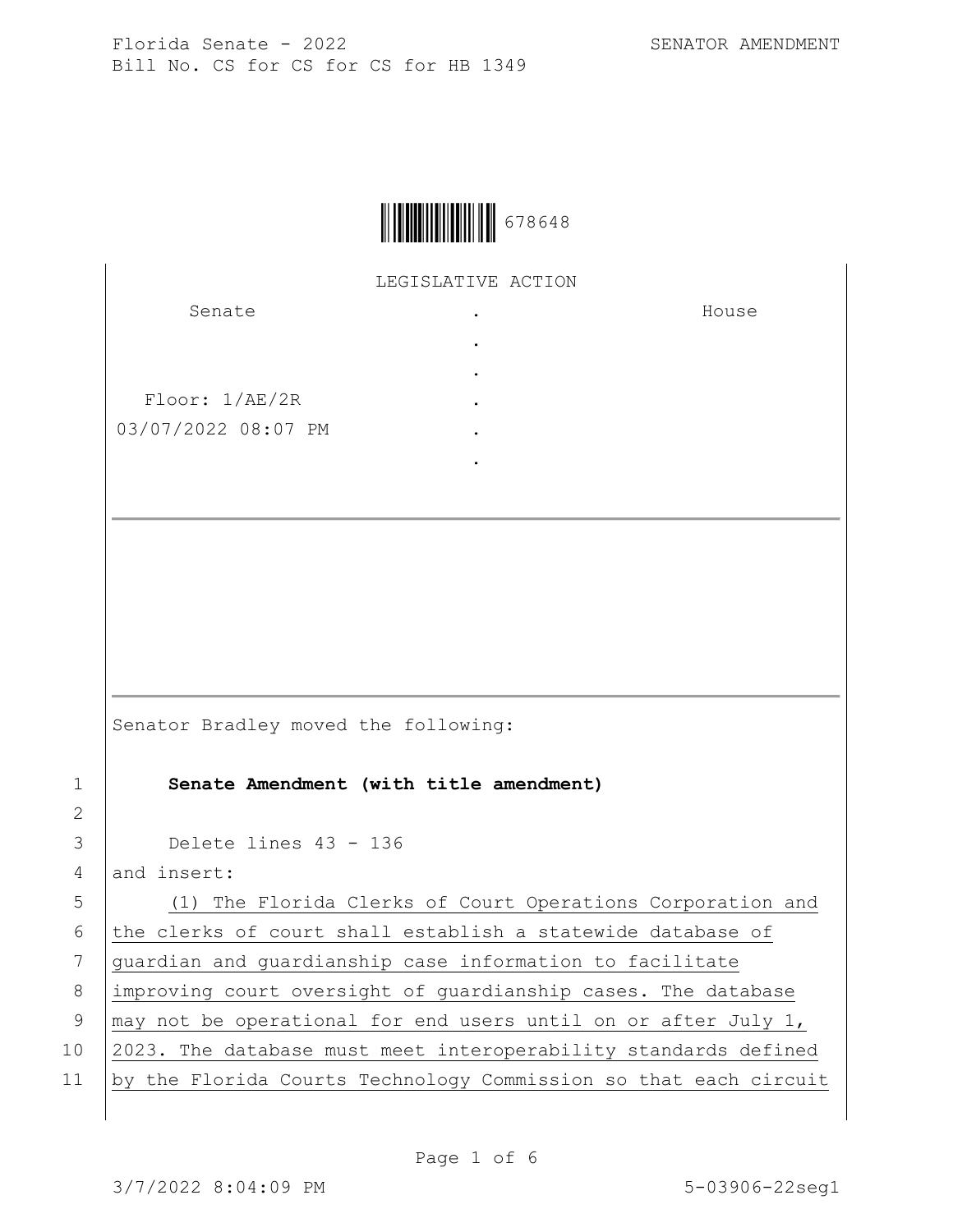Ì678648]Î678648

| 12 | court can easily access the information for regular use in       |
|----|------------------------------------------------------------------|
| 13 | judicial proceedings under this chapter. The database must       |
| 14 | include, at a minimum, the following:                            |
| 15 | (a) The registration status of each professional guardian.       |
| 16 | (b) The substantiated disciplinary history of each               |
| 17 | professional quardian.                                           |
| 18 | (c) The status of each guardian's compliance with the            |
| 19 | statutory qualifications for quardianship under s. 744.2003 or   |
| 20 | s. 744.3145.                                                     |
| 21 | (d) The status of statutorily required reports and               |
| 22 | submissions under chapter 744.                                   |
| 23 | $(2)$ (a) Except as provided under paragraph $(3)$ (b), the      |
| 24 | database shall be accessible only by members of the judiciary,   |
| 25 | their direct staff, and court personnel and clerks of court      |
| 26 | personnel authorized by a judge to assist with quardianship      |
| 27 | matters. The database must restrict access to the information    |
| 28 | necessary to perform such individual's duties, but in no way     |
| 29 | restrict access by judges or magistrates.                        |
| 30 | (b) The database must be searchable by, at a minimum, the        |
| 31 | name of the petitioner, ward, guardian, and legal counsel for    |
| 32 | all parties; the demographic information of the ward; the        |
| 33 | location of the quardian's office; the name of the judge and the |
| 34 | circuit in which the case is brought; and the number of wards    |
| 35 | served by each guardian, by ward county of residence.            |
| 36 | (3) The Florida Clerks of Court Operations Corporation           |
| 37 | shall:                                                           |
| 38 | (a) Upload certain professional quardian information from        |
| 39 | the database to a webpage accessible to the general public in a  |
| 40 | searchable format. Such professional guardian information must   |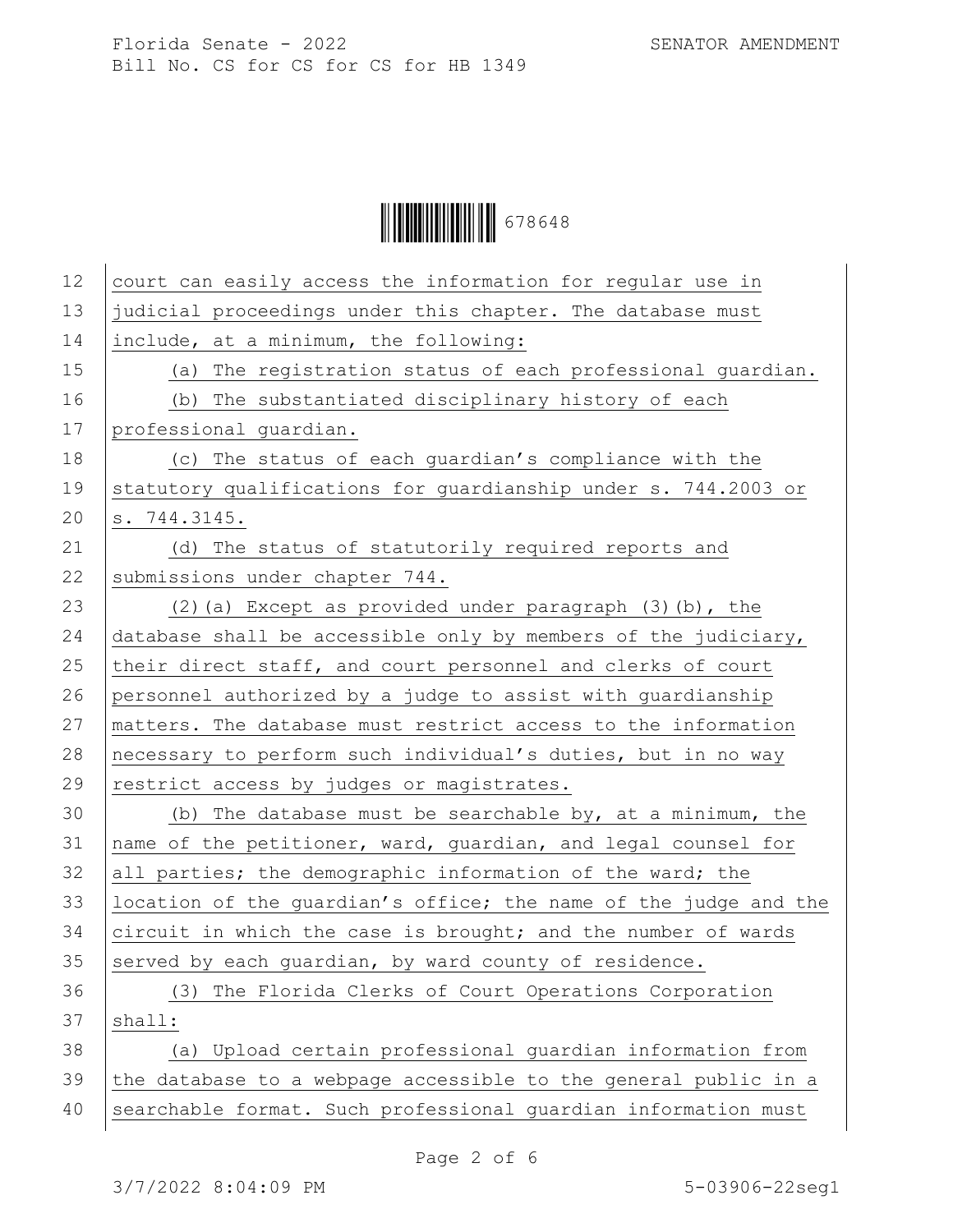Ì678648]Î678648

| 41 | be limited to the names of professional quardians and current    |
|----|------------------------------------------------------------------|
| 42 | data regarding the number of wards served by each guardian, the  |
| 43 | counties of residence of such wards and the number of wards      |
| 44 | residing in each county, and whether the wards are under limited |
| 45 | or plenary guardianships. Personal identifying information of    |
| 46 | wards may not be included in the data that is searchable under   |
| 47 | this paragraph.                                                  |
| 48 | (b) Generate monthly reports of statewide, circuit-level,        |
| 49 | and county-level statistical data to provide assistance to the   |
| 50 | courts and the Department of Elderly Affairs and to provide      |
| 51 | transparency to the public and the Legislature regarding the     |
| 52 | state's guardianship system. The monthly reports shall include   |
| 53 | only aggregated and deidentified data. The Florida Clerks of     |
| 54 | Court Operations Corporation shall publish the statistical data  |
| 55 | reports monthly on the webpage under paragraph (a).              |
| 56 | (c) Generate reports using information in the database at        |
| 57 | the request of the Legislature, the judiciary, or the Department |
| 58 | of Elderly Affairs.                                              |
| 59 | (4) The Office of Public and Professional Guardians is           |
| 60 | directed to share professional guardian registration and         |
| 61 | disciplinary action information for the purposes of this         |
| 62 | section.                                                         |
| 63 | (5) (a) Beginning July 1, 2024, and annually thereafter          |
| 64 | through July 1, 2027, the Florida Clerks of Court Operations     |
| 65 | Corporation must compile and report data collected by the clerks |
| 66 | of court and the Department of Elderly Affairs and maintained in |
| 67 | the database to the Office of Program Policy Analysis and        |
| 68 | Government Accountability (OPPAGA).                              |
| 69 | OPPAGA must analyze the consolidated data compiled in<br>(b)     |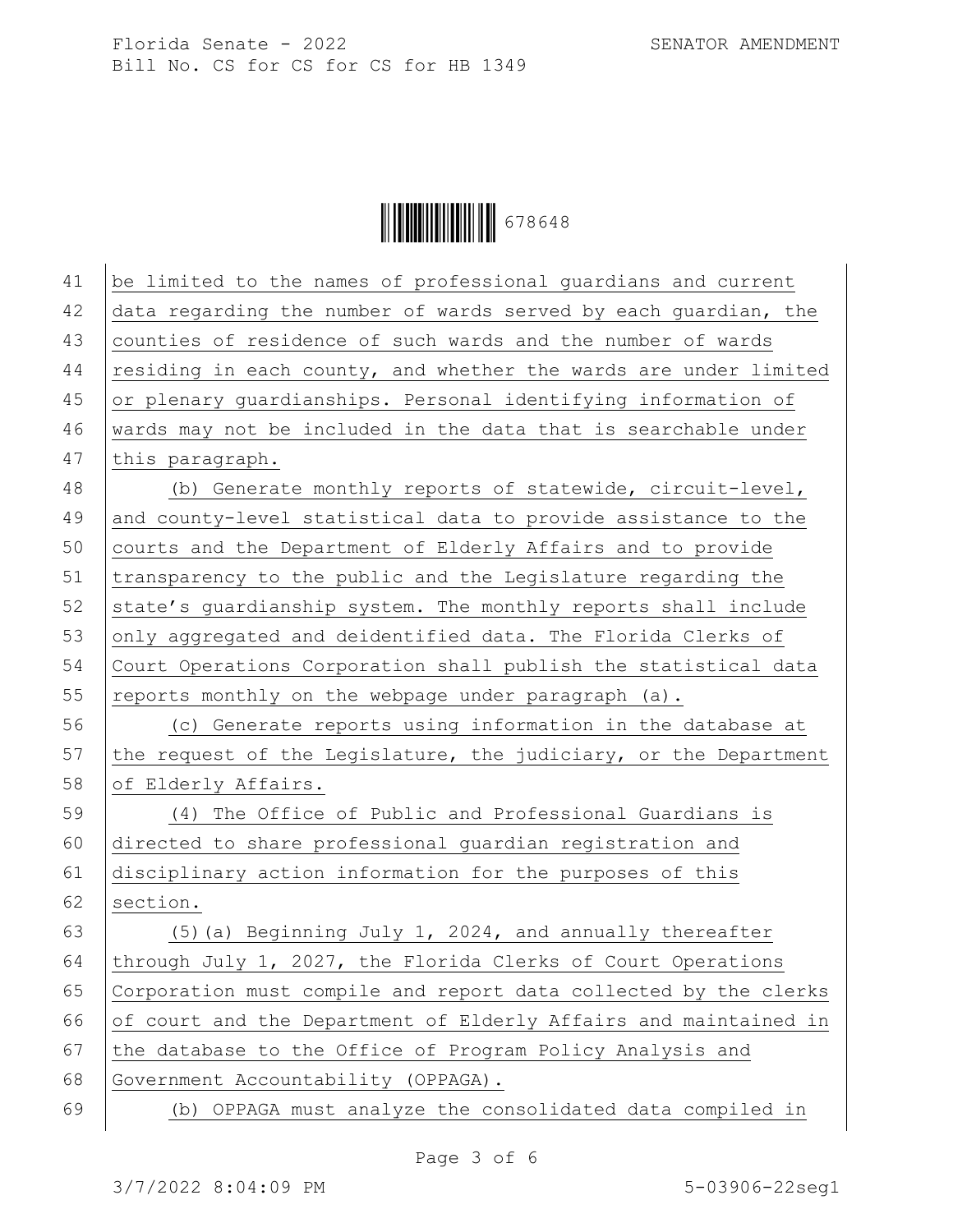

| 70 | accordance with paragraph (a) to evaluate trends in the use of   |
|----|------------------------------------------------------------------|
| 71 | guardianships in this state and to conduct a comparative         |
| 72 | analysis of guardianship laws in other states. OPPAGA must       |
| 73 | consult with the Office of the State Courts Administrator, the   |
| 74 | Florida Clerks of Court Operations Corporation, the clerks of    |
| 75 | court, and the Department of Elderly Affairs during its          |
| 76 | analysis. OPPAGA shall submit a report containing its findings   |
| 77 | and recommendations to the Governor, the President of the        |
| 78 | Senate, and the Speaker of the House of Representatives by       |
| 79 | October 15, 2024, and annually thereafter through October 15,    |
| 80 | 2027.                                                            |
| 81 | (c) The data compiled and used for the reports required          |
| 82 | under this subsection must be produced in a statewide, circuit-  |
| 83 | level, and county-level statistical format. Such reports must    |
| 84 | include only aggregated and deidentified data and may not        |
| 85 | contain personal identifying information of wards.               |
| 86 | Section 2. Subsection (7) is added to section $744.2001$ ,       |
| 87 | Florida Statutes, to read:                                       |
| 88 | 744.2001 Office of Public and Professional Guardians.-There      |
| 89 | is created the Office of Public and Professional Guardians       |
| 90 | within the Department of Elderly Affairs.                        |
| 91 | (7) (a) On or before July 1, 2023, the Office of Public and      |
| 92 | Professional Guardians shall publish on its website a profile of |
| 93 | each registered professional guardian. The profiles must be      |
| 94 | accessible and searchable by the public and must include, at a   |
| 95 | minimum, the following information:                              |
| 96 | 1. The guardian's name and business address.                     |
| 97 | 2. Whether the guardian meets the education and bonding          |
| 98 | requirements under s. 744.2003.                                  |
|    |                                                                  |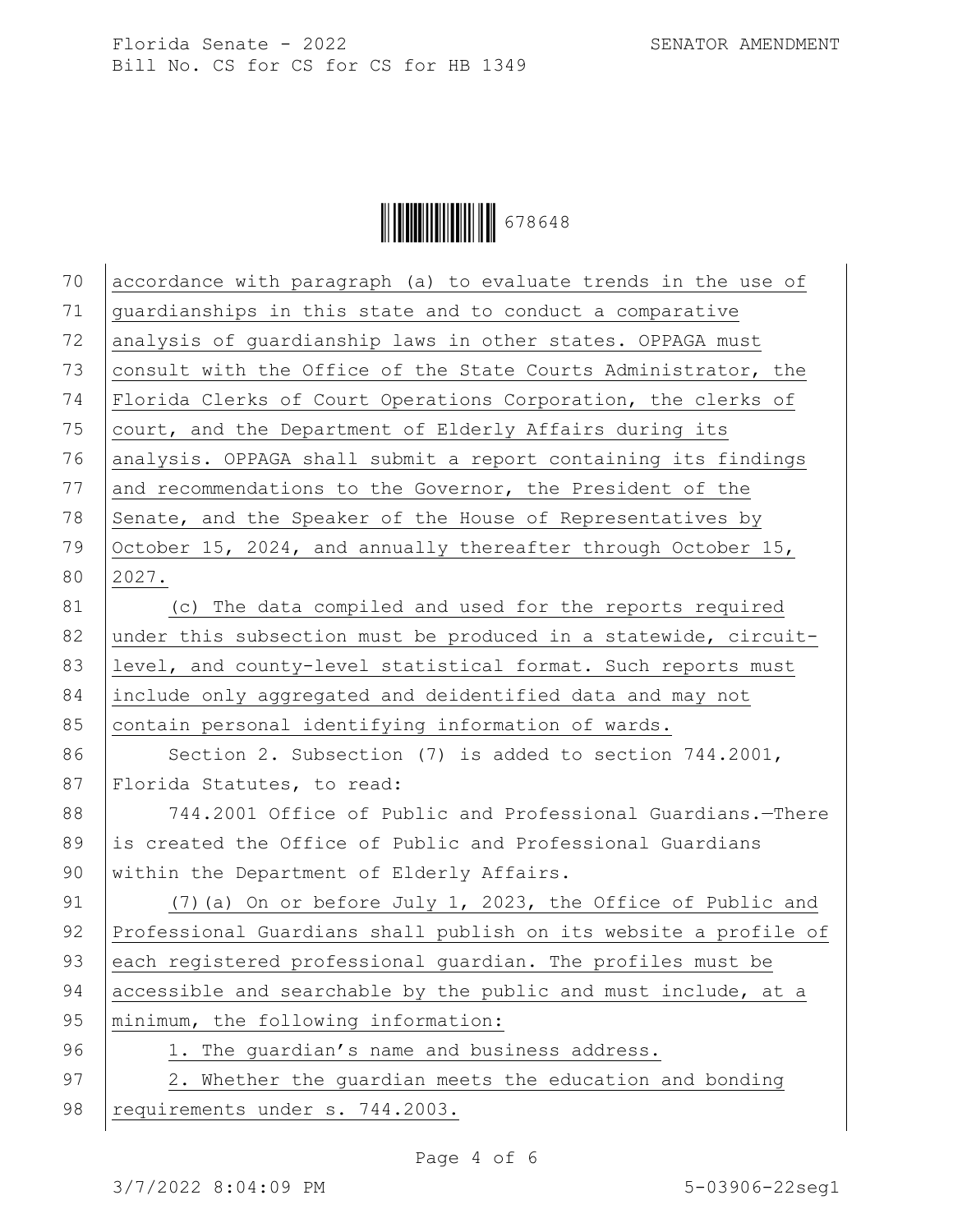Ì678648]Î678648

| 99  | 3. The number and type of substantiated complaints against     |
|-----|----------------------------------------------------------------|
| 100 | the guardian.                                                  |
| 101 | 4. Any disciplinary actions taken by the Department of         |
| 102 | Elderly Affairs against the quardian.                          |
| 103 | (b) The Department of Elderly Affairs may not populate the     |
| 104 | professional quardian profiles with information from the       |
| 105 | database established in s. 744.2112.                           |
| 106 | (c) The Department of Elderly Affairs may adopt rules          |
| 107 |                                                                |
| 108 | ================= T I T L E A M E N D M E N T ================ |
| 109 | And the title is amended as follows:                           |
| 110 | Delete lines 7 - 35                                            |
| 111 | and insert:                                                    |
| 112 | database; specifying restrictions on accessing the             |
| 113 | database; specifying duties of the corporation                 |
| 114 | relating to uploading certain database information to          |
| 115 | a certain website and generating and publishing                |
| 116 | certain reports; providing requirements for the                |
| 117 | website; requiring the Office of Public and                    |
| 118 | Professional Guardians to share certain data;                  |
| 119 | requiring the corporation to compile and report                |
| 120 | certain data to the Office of Program Policy Analysis          |
| 121 | and Government Accountability (OPPAGA) at specified            |
| 122 | intervals; requiring certain data to be produced in a          |
| 123 | certain format; requiring OPPAGA to analyze data and           |
| 124 | prepare reports containing certain information;                |
| 125 | requiring such reports to be provided to the Governor          |
| 126 | and the Legislature at specified intervals; providing          |
| 127 | requirements and prohibitions of such reports;                 |
|     |                                                                |